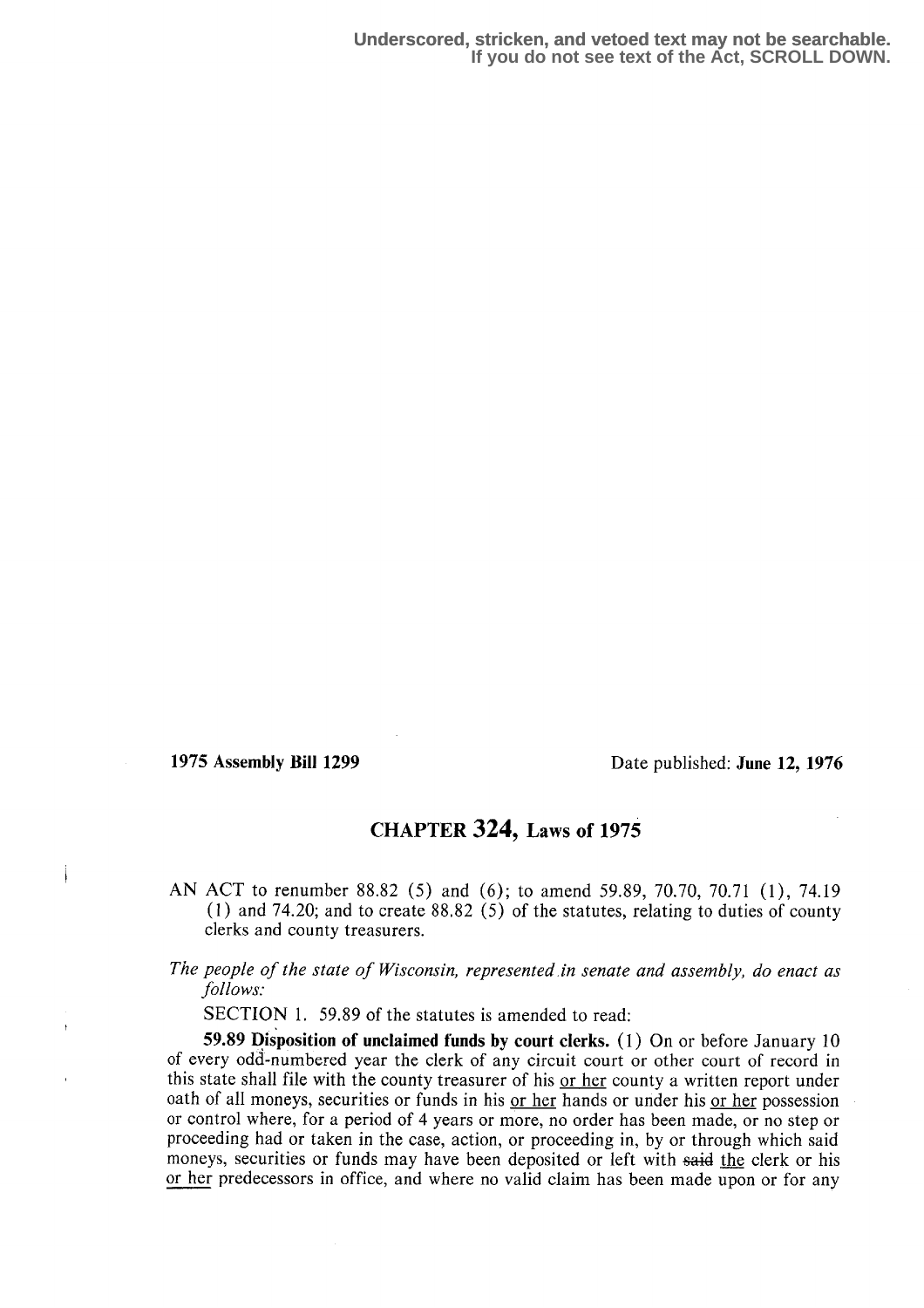## CHAPTER 324 950

such moneys, securities or funds for a period of 4 years or more, and where the owner or ownership of said moneys, securities or funds is unknown, or undetermined, and said the clerk or his or her successor in office shall hold said moneys, securities or funds, together with all interest or profits had thereon, until  $2$  years one year after the making of said report unless sooner demanded by and turned over to the legal owners thereof.

(2) Two years One year after the filing of said report the clerk of any circuit or other court of record holding or having in his or her possession any such moneys, securities or funds, shall turn the same over to the county treasurer, unless sooner demanded by and turned over to the legal owners thereof pursuant to under order of the court in which case, action or proceeding shall have been pending, and the county the court in which ease, action of proceeding sharp have been pending, and the county-<br>treasurer- and his successors in office shall hold the same for a period of 6 years unless sooner demanded by and turned over to the legal owners thereof.

(3) At the end of the 6th On or before March 1 of the same year the county treasurer shall publish in the county, as a class 3 notice, under ch. 985, the fact that he <u>or she</u> has such unclaimed moneys, securities or funds in his <u>or her</u> possession for disposition. If no legal claim is made for such moneys, securities, or funds within  $\overline{10}$ 90 days after the last publication above provided for, then the county treasurer shall turn such moneys, securities, or funds, together with all interest and profits had thereon, into the general fund of the county treasury, and no action shall thereafter be maintained by any person, firm, or corporation against the county or the county treasurer for the same or any part thereof.

SECTION 2. 70.70 of the statutes is amended to read:

70.70 Delivery to sheriff. If the treasurer-elect shall fail fails to qualify as such or to file his bond with the county treasurer, in the manner and within the time prescribed, and the board shall fail fails to appoint a treasurer, or the person so appointed shall so fail fails to qualify and give such bond and deliver a receipt therefor by the third 3rd Monday in December, the clerk shall deliver the tax roll and warrant to the sheriff of the county, or if the same cannot be obtained in the case mentioned in s. 70.69, a new roll and warrant, made as aforesaid, and which the sheriff shall 70.69, a new roll and warrant, made as aforesaid,  $\frac{1}{4}$  which the sheriff shall execute deliver to the county treasurer a like-bond as required of the treasurer, and by himself or deputy who shall make like collections and returns, and shall, unless be receives a fixed salary for all services, be entitled to collect for his or her services in cities one per cent percent, and in towns and villages 2 per cent  $\frac{N}{2}$  upon all taxes paid on or before January 31, and on all taxes collected by him or her after said date, in cities 4 per cent  $\frac{w}{2}$ , and in towns and villages 5 per-cent  $\frac{w}{2}$ , said fees to be computed and added to the amounts as specified on the tax roll, and he <u>or she</u> shall be responsible <u>and be vested with all pow</u> and added to the amounts as specified on the tax roll, and he or she shall be responsible and be vested with all powers to the same extent as municipal treasurers appointed by boards, for all taxes so handed over to him <u>or her</u> for collection; and for the purpose of collecting the same he shall be vested with all the powers conferred upon the treasurer.

SECTION 3. 70.71 (1) of the statutes is amended to read:

70.71 (1) Whenever any town, city or village clerk shall neglect or refuse neglects or refuses to make and deliver the tax roll and warrant within the time required by law the county clerk shall, at any time after such neglect or refusal, demand and summarily obtain the assessment roll for such year, and make, in the same manner as required of the town clerk, a tax roll for such town, city or village and the like warrant thereto, and deliver the same to the sheriff of the county treasurer for collection, who shall give a like bond and have the power and proceed as directed in section  $s$ . 70.70, in the case there provided, to execute such warrant.

SECTION 4. 74.19 (1) of the statutes is amended to read: